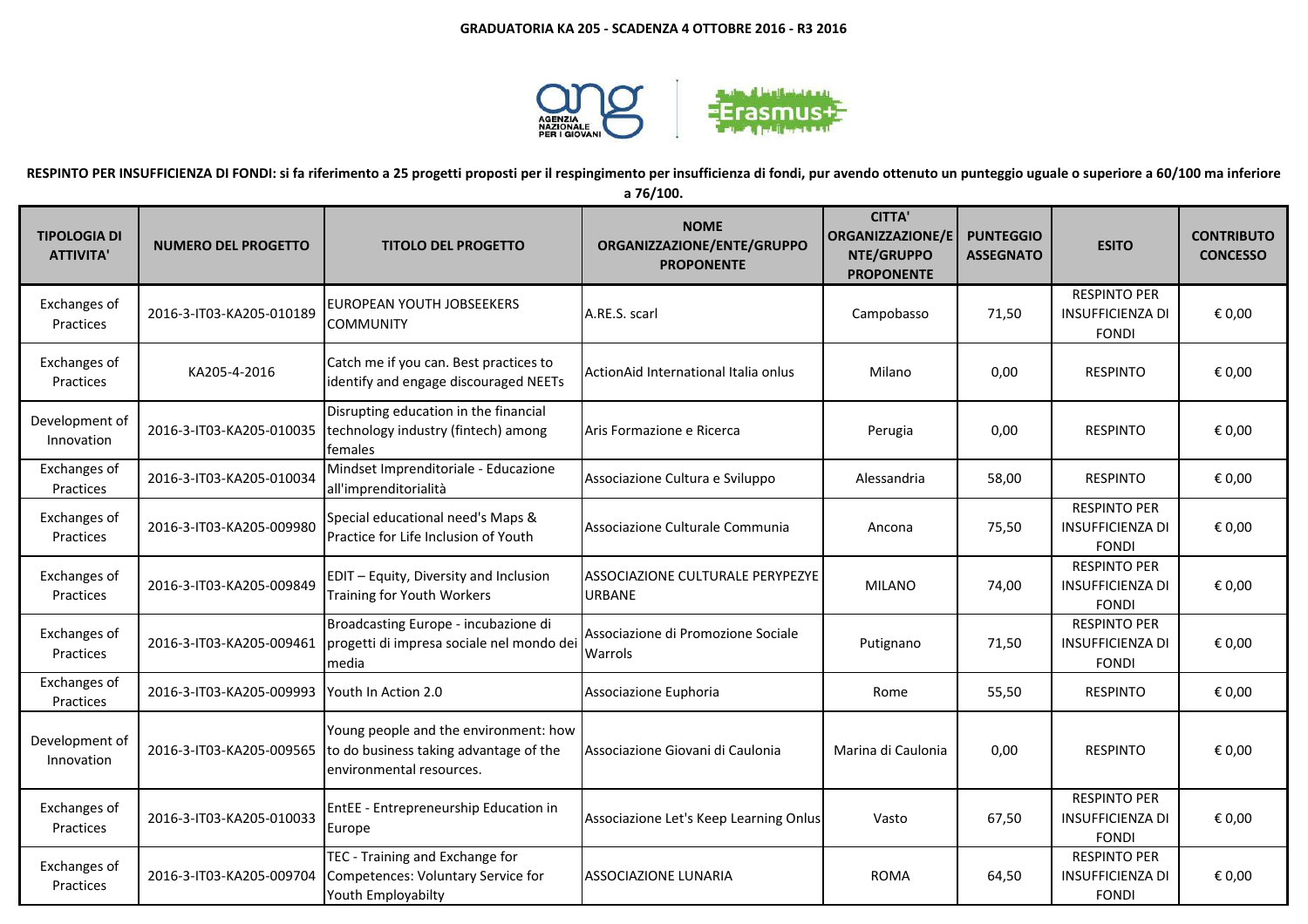| <b>TIPOLOGIA DI</b><br><b>ATTIVITA'</b> | <b>NUMERO DEL PROGETTO</b> | <b>TITOLO DEL PROGETTO</b>                                                                                                            | <b>NOME</b><br>ORGANIZZAZIONE/ENTE/GRUPPO<br><b>PROPONENTE</b>           | <b>CITTA'</b><br>ORGANIZZAZIONE/E<br>NTE/GRUPPO<br><b>PROPONENTE</b> | <b>PUNTEGGIO</b><br><b>ASSEGNATO</b> | <b>ESITO</b>                                                   | <b>CONTRIBUTO</b><br><b>CONCESSO</b> |
|-----------------------------------------|----------------------------|---------------------------------------------------------------------------------------------------------------------------------------|--------------------------------------------------------------------------|----------------------------------------------------------------------|--------------------------------------|----------------------------------------------------------------|--------------------------------------|
| Exchanges of<br>Practices               | 2016-3-IT03-KA205-009979   | Dyslexia Best Practices                                                                                                               | Associazione People Help the People                                      | PALERMO                                                              | 50,00                                | <b>RESPINTO</b>                                                | € 0,00                               |
| <b>Exchanges of</b><br>Practices        | 2016-3-IT03-KA205-010116   | A FRamework to stimulate and foster<br>entrepreneurlal Skills among NEETs and<br>young immigrants: youth workers to<br>BridgE thE gap | ASSOCIAZIONE PER LA MOBILITAZIONE<br>SOCIALE ONLUS                       | PALERMO                                                              | 61,50                                | <b>RESPINTO PER</b><br>INSUFFICIENZA DI<br><b>FONDI</b>        | € 0,00                               |
| <b>Exchanges of</b><br>Practices        | 2016-3-IT03-KA205-009634   | Motiv8: Stimulating Youth Motivation<br>against Social Exclusion                                                                      | <b>ASSOCIAZIONE SINERGIA</b>                                             | <b>Bitonto</b>                                                       | 62,50                                | <b>RESPINTO PER</b><br><b>INSUFFICIENZA DI</b><br><b>FONDI</b> | € 0,00                               |
| <b>Exchanges of</b><br>Practices        | 2016-3-IT03-KA205-009741   | Hi-tech Youth Work                                                                                                                    | Associazione Uniamoci Onlus                                              | Palermo                                                              | 81,50                                | <b>APPROVATO</b>                                               | €<br>91.510,00                       |
| <b>Exchanges of</b><br>Practices        | 2016-3-IT03-KA205-009668   | Digital Mind                                                                                                                          | <b>BUTTERFLY DREAMER ITALIA</b>                                          | Palermo                                                              | 40,00                                | <b>RESPINTO</b>                                                | € 0,00                               |
| <b>Exchanges of</b><br>Practices        | 2016-3-IT03-KA205-010197   | Green-Company. Giovani Imprenditori<br>per la promozione del Turismo Sociale<br>Europeo                                               | Camera di Commercio, Industria,<br>Artigianato e Agricoltura di Pescara  | Pescara                                                              | 0,00                                 | <b>RESPINTO</b>                                                | € 0,00                               |
| Development of<br>Innovation            | 2016-3-IT03-KA205-010151   | WomEntrepreneur                                                                                                                       | CENTRO DI FORMAZIONE E<br>ORIENTAMENTO PROFESSIONALE DON<br>TONINO BELLO | <b>ANDRIA</b>                                                        | 0,00                                 | <b>RESPINTO</b>                                                | € 0,00                               |
| Exchanges of<br>Practices               | 2016-3-IT03-KA205-010097   | Strengthen Cooperation Among Young<br>People 2.0                                                                                      | Centro Italiano Sviluppo Politiche<br>Coesione                           | Ancona                                                               | 49,00                                | <b>RESPINTO</b>                                                | € 0,00                               |
| <b>Exchanges of</b><br>Practices        | 2016-3-IT03-KA205-009609   | <b>IDIGITAL OPEN MED AGORA</b>                                                                                                        | CENTRO PROVINCIALE ISTRUZIONE<br>ADULTI DI MILANO - C.P.I.A. 5 MILANO    | <b>MILANO</b>                                                        | 58,50                                | <b>RESPINTO</b>                                                | € 0,00                               |
| Exchanges of<br>Practices               | 2016-3-IT03-KA205-009876   | Armenian Presence in Southern Calabria<br>in the 6th - 9th centuries AD                                                               | Club UNESCO 'Re Italo' di Reggio                                         | REGGIO di C.                                                         | 33,00                                | <b>RESPINTO</b>                                                | € 0,00                               |
| <b>Exchanges of</b><br>Practices        | 2016-3-IT03-KA205-009985   | "CIRCULARYOUNG, enhancing the<br>youngsters' jobs in the circular economy<br>in rural areas"                                          | Comune di Capranica                                                      | Capranica (VT)                                                       | 53,50                                | <b>RESPINTO</b>                                                | € 0,00                               |
| Exchanges of<br>Practices               | 2016-3-IT03-KA205-009602   | <b>IN-Strument Connect</b>                                                                                                            | Comune di Lanusei                                                        | Lanusei                                                              | 0,00                                 | <b>RESPINTO</b>                                                | € 0,00                               |
| Exchanges of<br>Practices               | 2016-3-IT03-KA205-009763   | Societal: Innovation for Social Enterprises                                                                                           | Consorzio Social Lab Società<br>Cooperativa Sociale                      | Bitonto (BA)                                                         | 69,00                                | <b>RESPINTO PER</b><br>INSUFFICIENZA DI<br><b>FONDI</b>        | € 0,00                               |
| Exchanges of<br>Practices               | 2016-3-IT03-KA205-009667   | Lovearth through art                                                                                                                  | Cooperativa Sociale Immaginaria A<br>R.L.Onlus                           | Sant'Angelo a Cupolo                                                 | 74,00                                | <b>RESPINTO PER</b><br><b>INSUFFICIENZA DI</b><br><b>FONDI</b> | € 0,00                               |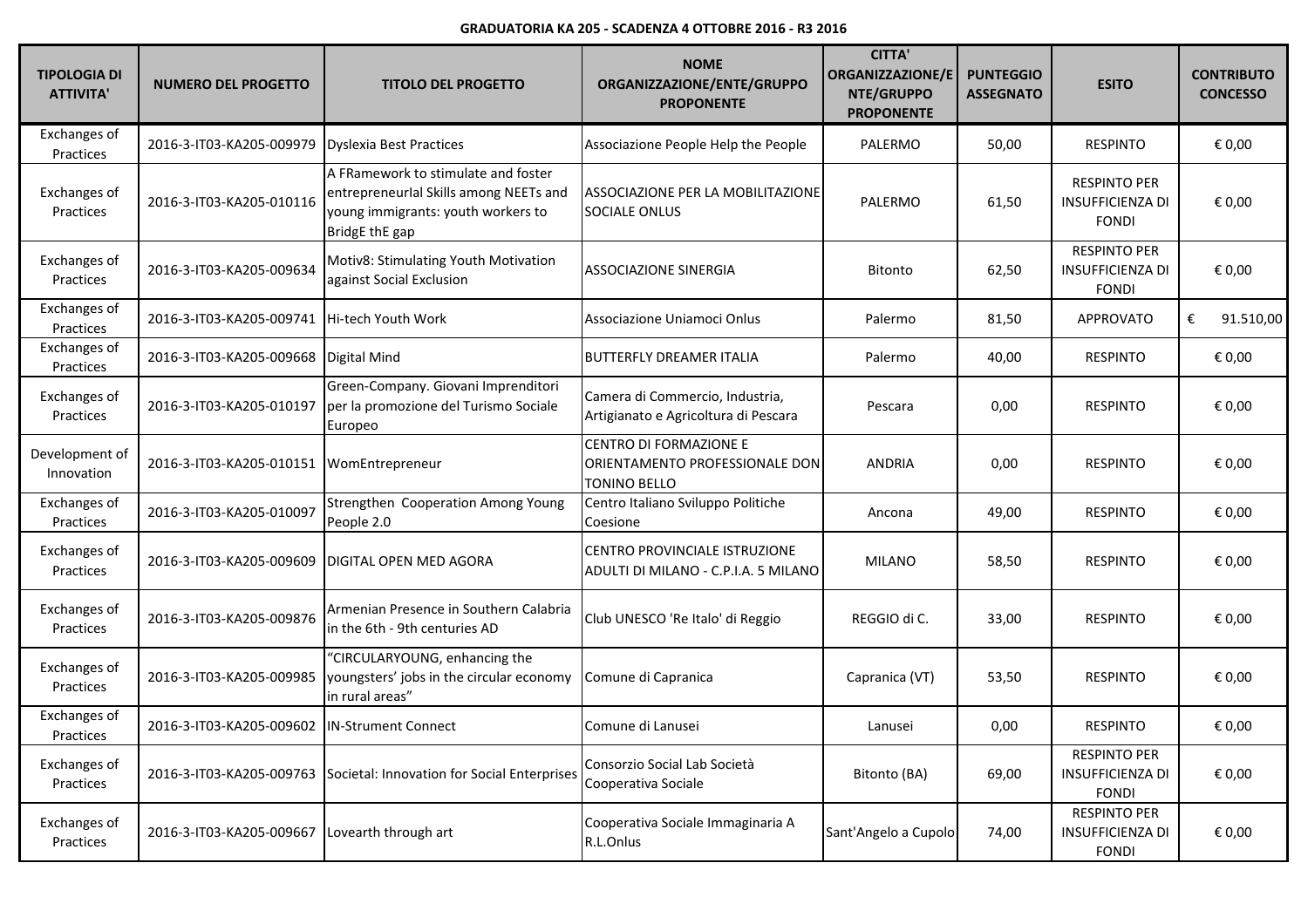| TIPOLOGIA DI<br><b>ATTIVITA'</b> | <b>NUMERO DEL PROGETTO</b> | <b>TITOLO DEL PROGETTO</b>                                                                                                                                                                                                                               | <b>NOME</b><br>ORGANIZZAZIONE/ENTE/GRUPPO<br><b>PROPONENTE</b>                             | <b>CITTA'</b><br><b>ORGANIZZAZIONE/E</b><br>NTE/GRUPPO<br><b>PROPONENTE</b> | <b>PUNTEGGIO</b><br><b>ASSEGNATO</b> | <b>ESITO</b>                                                   | <b>CONTRIBUTO</b><br><b>CONCESSO</b> |
|----------------------------------|----------------------------|----------------------------------------------------------------------------------------------------------------------------------------------------------------------------------------------------------------------------------------------------------|--------------------------------------------------------------------------------------------|-----------------------------------------------------------------------------|--------------------------------------|----------------------------------------------------------------|--------------------------------------|
| Exchanges of<br>Practices        | 2016-3-IT03-KA205-009666   | Fostering skills of young people with<br>communication disabilities through<br>"augmentative alternative<br>communication" (A.A.C.) techniques.                                                                                                          | Coopselios sc                                                                              | Reggio Emilia                                                               | 0,00                                 | <b>RESPINTO</b>                                                | € 0,00                               |
| Exchanges of<br>Practices        | 2016-3-IT03-KA205-009744   | Sharing good practices for Social<br>Innovation                                                                                                                                                                                                          | DEMOSTENE Centro Studi per la<br>Promozione dello Sviluppo Umano                           | Latiano                                                                     | 75,00                                | <b>RESPINTO PER</b><br><b>INSUFFICIENZA DI</b><br><b>FONDI</b> | € 0,00                               |
| Exchanges of<br>Practices        | 2016-3-IT03-KA205-009551   | Exchange of good practices for certifying<br>skills of young trade unions leaders<br>across Europe by developing, applying<br>and testing an European competence<br>standard by MoU ECVET, and<br>transnational methods for valuing<br>learning outcomes | E.N.F.A.P. UMBRIA (Ente Nazionale per<br>la Formazione e l Addestramento<br>Professionale) | Perugia                                                                     | 55,00                                | <b>RESPINTO</b>                                                | € 0,00                               |
| Development of<br>Innovation     | 2016-3-IT03-KA205-009711   | Assessing the European Mobility Advisor                                                                                                                                                                                                                  | EduMoby - Educational Mobility for<br>Youth                                                | Cagliari                                                                    | 0,00                                 | <b>RESPINTO</b>                                                | € 0,00                               |
| Exchanges of<br>Practices        | 2016-3-IT03-KA205-009865   | Metodologia Insegnamento<br>Immigrazione                                                                                                                                                                                                                 | El Comedor Estudiantil Giordano Liva                                                       | Pisa                                                                        | 66,00                                | <b>RESPINTO PER</b><br><b>INSUFFICIENZA DI</b><br><b>FONDI</b> | € 0,00                               |
| Exchanges of<br>Practices        | 2016-3-IT03-KA205-009764   | E.A.S.T. - Environment, Activities, Studies<br>and Exchanges                                                                                                                                                                                             | <b>EURO</b>                                                                                | PALERMO                                                                     | 70,00                                | <b>RESPINTO PER</b><br><b>INSUFFICIENZA DI</b><br><b>FONDI</b> | € 0,00                               |
| Exchanges of<br>Practices        | 2016-3-IT03-KA205-009723   | Environment, Activities, Studies and<br>Exchanges                                                                                                                                                                                                        | <b>EURO</b>                                                                                | PALERMO                                                                     | 0,00                                 | RESPINTO - INVIO<br><b>MULTIPLO</b>                            | € 0,00                               |
| Development of<br>Innovation     | 2016-3-IT03-KA205-009803   | A milestone on youth work recognition                                                                                                                                                                                                                    | <b>EURO SUD</b>                                                                            | TRIGGIANO                                                                   | 0,00                                 | <b>RESPINTO</b>                                                | € 0,00                               |
| Development of<br>Innovation     | 2016-3-IT03-KA205-009641   | entrepreneurship incubator for young<br>social ideas                                                                                                                                                                                                     | eurogems aps                                                                               | treviso                                                                     | 0,00                                 | <b>RESPINTO</b>                                                | € 0,00                               |
| Exchanges of<br>Practices        | 2016-3-IT03-KA205-010192   | CORALS: COmpetencies Recognition for<br>AsyLum Seekers                                                                                                                                                                                                   | FONDAZIONE "FRANCO DEMARCHI"                                                               | <b>TRENTO</b>                                                               | 0,00                                 | <b>RESPINTO</b>                                                | € 0,00                               |
| Exchanges of<br>Practices        | 2016-3-IT03-KA205-010201   | Building remerable innovative green<br>light technology                                                                                                                                                                                                  | FONDAZIONE ISTITUTO TECNICO<br>SUPERIORE "A. MONACO" Settore<br>energia                    | Cosenza                                                                     | 0,00                                 | <b>RESPINTO</b>                                                | € 0,00                               |
| Exchanges of<br>Practices        | 2016-3-IT03-KA205-010005   | <b>ENRYP</b> - European Network of Regional<br>and local Youth Platforms                                                                                                                                                                                 | Forum Regionale dei Giovani<br>dell'Umbria                                                 | Perugia                                                                     | 76,50                                | APPROVATO                                                      | €<br>109.690,00                      |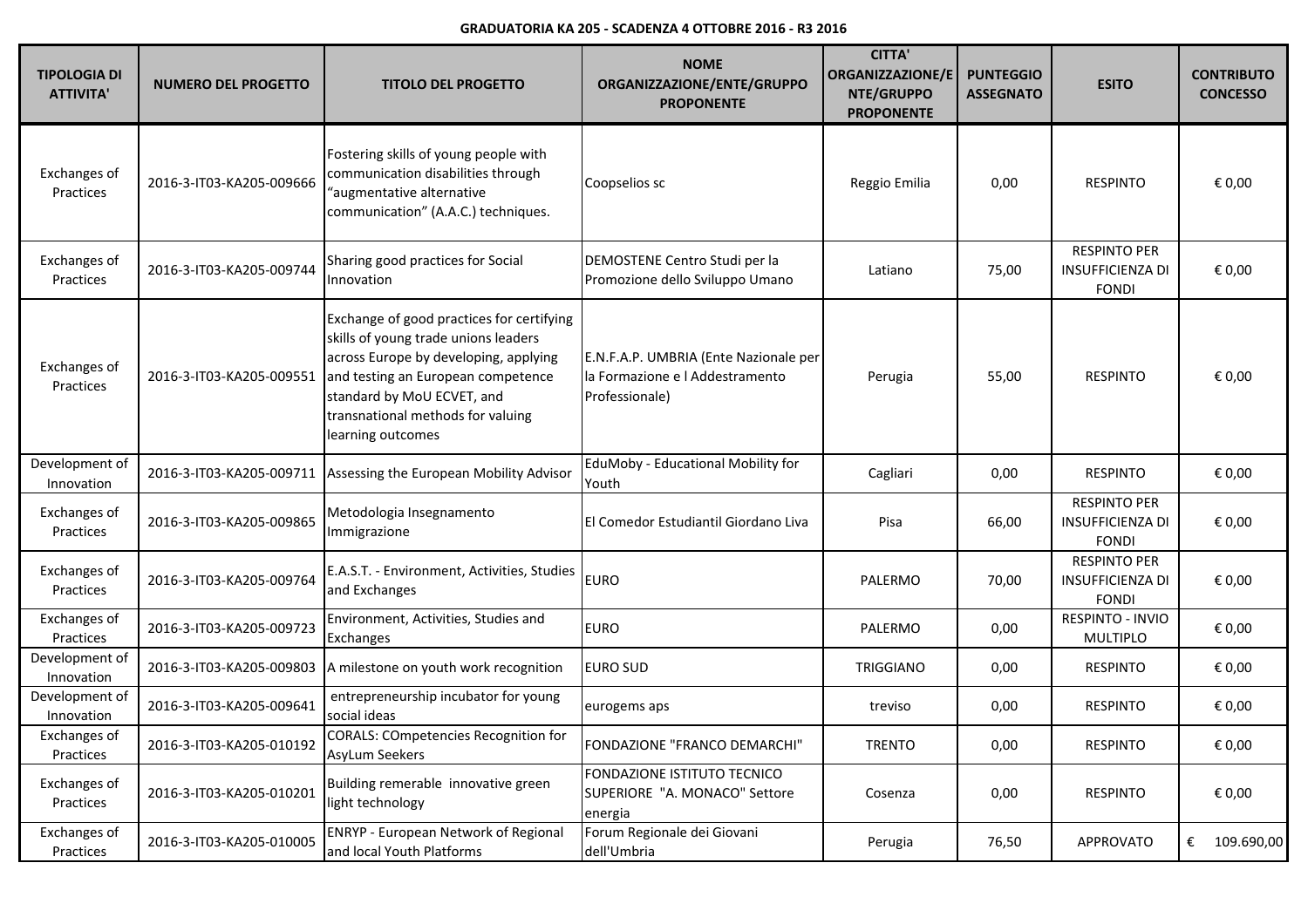| <b>TIPOLOGIA DI</b><br><b>ATTIVITA'</b> | <b>NUMERO DEL PROGETTO</b> | <b>TITOLO DEL PROGETTO</b>                                                | <b>NOME</b><br>ORGANIZZAZIONE/ENTE/GRUPPO<br><b>PROPONENTE</b>                                                       | <b>CITTA'</b><br><b>ORGANIZZAZIONE/E</b><br>NTE/GRUPPO<br><b>PROPONENTE</b> | <b>PUNTEGGIO</b><br><b>ASSEGNATO</b> | <b>ESITO</b>                                                   | <b>CONTRIBUTO</b><br><b>CONCESSO</b> |
|-----------------------------------------|----------------------------|---------------------------------------------------------------------------|----------------------------------------------------------------------------------------------------------------------|-----------------------------------------------------------------------------|--------------------------------------|----------------------------------------------------------------|--------------------------------------|
| Exchanges of<br>Practices               | 2016-3-IT03-KA205-009848   | Women Take the Challenge for Migrant<br>Entrepreneurship                  | FVB S.R.L                                                                                                            | Ancona                                                                      | 70,00                                | <b>RESPINTO PER</b><br><b>INSUFFICIENZA DI</b><br><b>FONDI</b> | € 0,00                               |
| Exchanges of<br>Practices               | 2016-3-IT03-KA205-009742   | Trip Ideas - Fly to be yourself.                                          | H.R.Y.O. Human Rights Youth<br>Organization                                                                          | Monreale                                                                    | 54,00                                | <b>RESPINTO</b>                                                | € 0,00                               |
| Exchanges of<br>Practices               | 2016-3-IT03-KA205-009487   | <b>MOVE</b>                                                               | I.M.S. Vittoria Colonna                                                                                              | Roma                                                                        | 39,50                                | <b>RESPINTO</b>                                                | € 0,00                               |
| Development of<br>Innovation            | 2016-3-IT03-KA205-010063   | Social entrepreneurship for Low skilled<br>Young people                   | IAL Nazionale- Innovazione<br>Apprendimento Lavoro s.r. I Impresa<br>Sociale                                         | Rome                                                                        | 0,00                                 | <b>RESPINTO</b>                                                | € 0,00                               |
| Exchanges of<br>Practices               | 2016-3-IT03-KA205-009877   | EBY: Empowering Balkan Youth                                              | ICSE&Co. (International Center for<br>Southern Europe)                                                               | Firenze                                                                     | 54,00                                | <b>RESPINTO</b>                                                | € 0,00                               |
| Exchanges of<br>Practices               | 2016-3-IT03-KA205-009488   | Digital Mentoring for Youth Employment<br>through Social Media            | IIS CESARE BECCARIA                                                                                                  | Carbonia                                                                    | 58,50                                | <b>RESPINTO</b>                                                | € 0,00                               |
| Development of<br>Innovation            | 2016-3-IT03-KA205-009866   | Planning your career                                                      | Inclusion Key - APS                                                                                                  | Ferrara                                                                     | 0,00                                 | <b>RESPINTO</b>                                                | € 0,00                               |
| Exchanges of<br>Practices               | 2016-3-IT03-KA205-009908   | JOBS (F)ACTS                                                              | <b>ISTITUTO TECNICO STATALE</b><br><b>COMMERCIALE E PER GEOMETRI</b><br>'ENZO FERRUCCIO CORINALDESI"                 | SENIGALLIA                                                                  | 56,50                                | <b>RESPINTO</b>                                                | € 0,00                               |
| Exchanges of<br>Practices               | 2016-3-IT03-KA205-010202   | Urban Memories ARCHives                                                   | <b>KEAN</b>                                                                                                          | Rome                                                                        | 0,00                                 | <b>RESPINTO</b>                                                | € 0,00                               |
| Exchanges of<br>Practices               | 2016-3-IT03-KA205-009655   | Loop: Young People in Circular Economy                                    | Lega Regionale delle Cooperative e<br>Mutue                                                                          | Bari (BA)                                                                   | 56,00                                | <b>RESPINTO</b>                                                | € 0,00                               |
| Development of<br>Innovation            | 2016-3-IT03-KA205-010096   | Hemp Environment for Mobile Planet                                        | Lou Dzeut Società Cooperativa                                                                                        | Champorcher                                                                 | 0,00                                 | <b>RESPINTO</b>                                                | € 0,00                               |
| Exchanges of<br>Practices               | 2016-3-IT03-KA205-010041   | CommunicAction for an Active<br>Participation                             | Marche Solidali - coordinamento delle<br>organizzazioni di cooperazione e<br>solidarietà internazionale delle Marche | Ancona                                                                      | 71,50                                | <b>RESPINTO PER</b><br><b>INSUFFICIENZA DI</b><br><b>FONDI</b> | € 0,00                               |
| Exchanges of<br>Practices               | 2016-3-IT03-KA205-009654   | We'll Let Youth In                                                        | MINE VAGANTI NGO                                                                                                     | <b>PERFUGAS</b>                                                             | 76,00                                | <b>APPROVATO</b>                                               | €<br>96.900,00                       |
| Development of<br>Innovation            | 2016-3-IT03-KA205-010191   | Treaning, lean innovations competence                                     | Minerva Sapiens s.r.l.                                                                                               | Rome                                                                        | 0,00                                 | <b>RESPINTO</b>                                                | € 0,00                               |
| Exchanges of<br>Practices               | 2016-3-IT03-KA205-009540   | Music Circle                                                              | Moger Arte e Cultura Società<br>Cooperativa Sociale - ONLUS                                                          | Castelbuono (PA)                                                            | 47,00                                | <b>RESPINTO</b>                                                | € 0,00                               |
| Exchanges of<br>Practices               | 2016-3-IT03-KA205-009747   | Youth Go Rural: Youth Entrepreneurship<br>and Employment in Rural Tourism | Montefeltro Sviluppo Società<br>Consortile a Responsabilità Limitata                                                 | Urbania                                                                     | 70,50                                | <b>RESPINTO PER</b><br><b>INSUFFICIENZA DI</b><br><b>FONDI</b> | € 0,00                               |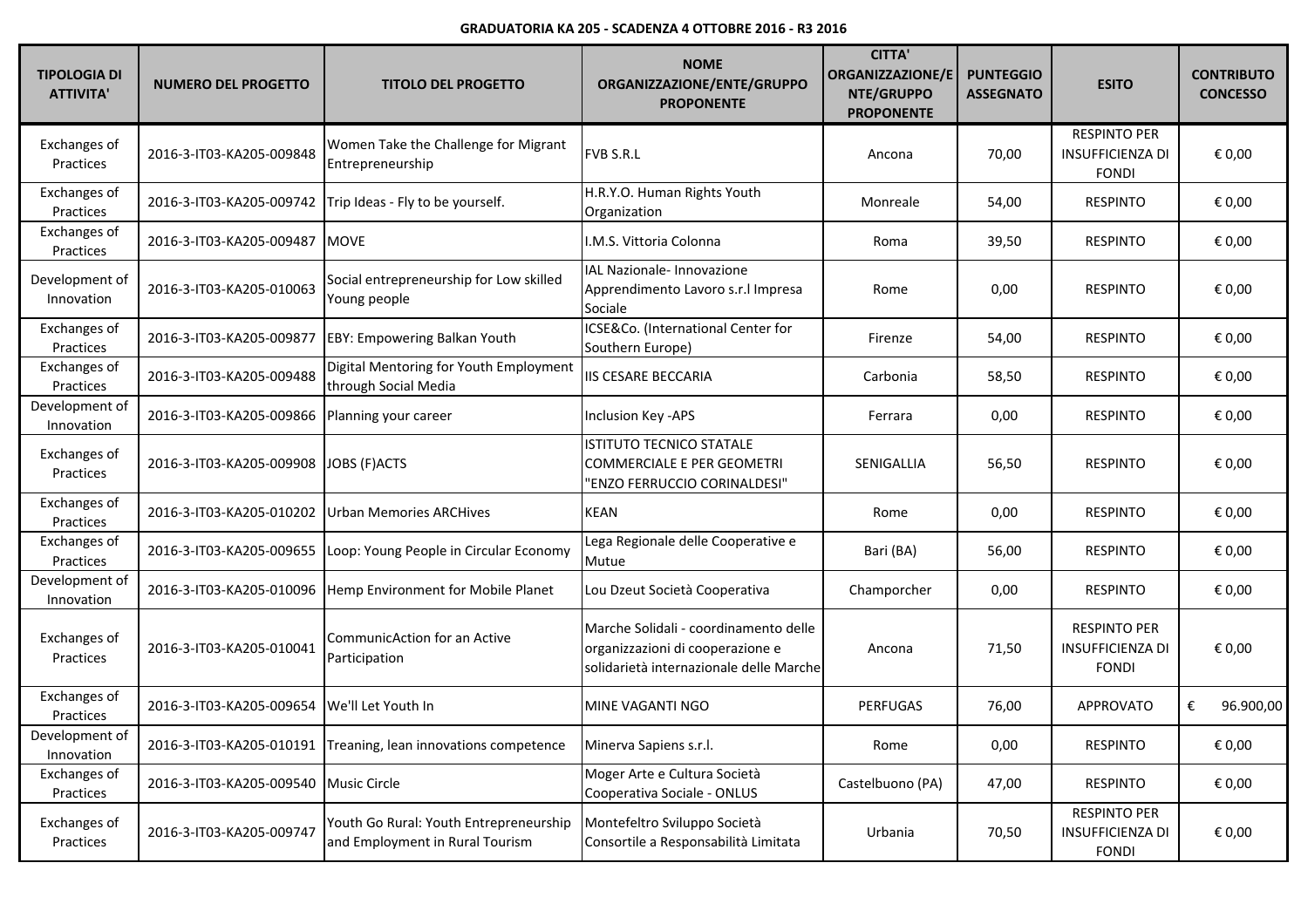| <b>TIPOLOGIA DI</b><br><b>ATTIVITA'</b> | <b>NUMERO DEL PROGETTO</b>          | <b>TITOLO DEL PROGETTO</b>                                                | <b>NOME</b><br>ORGANIZZAZIONE/ENTE/GRUPPO<br><b>PROPONENTE</b>                    | <b>CITTA'</b><br>ORGANIZZAZIONE/E<br>NTE/GRUPPO<br><b>PROPONENTE</b> | <b>PUNTEGGIO</b><br><b>ASSEGNATO</b> | <b>ESITO</b>                                                   | <b>CONTRIBUTO</b><br><b>CONCESSO</b> |
|-----------------------------------------|-------------------------------------|---------------------------------------------------------------------------|-----------------------------------------------------------------------------------|----------------------------------------------------------------------|--------------------------------------|----------------------------------------------------------------|--------------------------------------|
| Exchanges of<br>Practices               | 2016-3-IT03-KA205-009526            | <b>Food Information for Conscious</b><br>Organizations - Youth Health     | OBIETTIVO LAVORO - AGENZIA PER IL<br>LAVORO - SPA                                 | <b>MILANO</b>                                                        | 64,00                                | <b>RESPINTO PER</b><br><b>INSUFFICIENZA DI</b><br><b>FONDI</b> | € 0,00                               |
| Exchanges of<br>Practices               | 2016-3-IT03-KA205-009562            | SOCIAL ANIMATION: A NEW WAY TO<br>EDUCATE AND GROW YOUNG PEOPLE           | ORATORIO ANSPI PAPA FRANCESCO -<br><b>MISERICORDIAE VULTUS</b>                    | Teggiano                                                             | 59,50                                | <b>RESPINTO</b>                                                | € 0,00                               |
| Exchanges of<br>Practices               | 2016-3-IT03-KA205-009862            | G.A.G. (Gender: Action and Guidelines)                                    | PATATRAC ASSOCIAZIONE DI<br>PROMOZIONE SOCIALE                                    | Aversa                                                               | 62,00                                | <b>RESPINTO PER</b><br><b>INSUFFICIENZA DI</b><br><b>FONDI</b> | € 0,00                               |
| Exchanges of<br>Practices               | 2016-3-IT03-KA205-009807            | 3D-igital entrepreneur                                                    | Petit Pas                                                                         | Trani                                                                | 64,00                                | <b>RESPINTO PER</b><br><b>INSUFFICIENZA DI</b><br><b>FONDI</b> | € 0,00                               |
| Exchanges of<br>Practices               | 2016-3-IT03-KA205-010057            | Foster Unique Social Innovation<br><b>Opportunities Nursery</b>           | PROJECT AHEAD SC                                                                  | PORTICI NA                                                           | 72,00                                | <b>RESPINTO PER</b><br><b>INSUFFICIENZA DI</b><br><b>FONDI</b> | € 0,00                               |
| Development of<br>Innovation            | 2016-3-IT03-KA205-009710            | YOUTH & CULTURAL HERITAGE                                                 | <b>PROMETEO</b>                                                                   | <b>ROMA</b>                                                          | 0,00                                 | <b>RESPINTO</b>                                                | € 0,00                               |
| Development of<br>Innovation            | 2016-3-IT03-KA205-010095            | Youngsters, Consent and the Internet                                      | SAVE THE CHILDREN ITALIA ONLUS<br><b>ASSOCIAZIONE</b>                             | <b>ROMA</b>                                                          | 0,00                                 | <b>RESPINTO</b>                                                | € 0,00                               |
| Exchanges of<br>Practices               | 2016-3-IT03-KA205-010152 Jump Start |                                                                           | SECONDA UNIVERSITÀ DEGLI STUDI DI<br><b>NAPOLI</b>                                | <b>CASERTA</b>                                                       | 63,50                                | <b>RESPINTO PER</b><br><b>INSUFFICIENZA DI</b><br><b>FONDI</b> | € 0,00                               |
| Exchanges of<br>Practices               | 2016-3-IT03-KA205-009886            | <b>MOSAICO</b>                                                            | Social lab76 società cooperativa<br>sociale                                       | Benevento                                                            | 63,00                                | <b>RESPINTO PER</b><br><b>INSUFFICIENZA DI</b><br><b>FONDI</b> | € 0,00                               |
| Exchanges of<br>Practices               | 2016-3-IT03-KA205-009790            | SELFIE - Smart Experiences Learning For<br>Innovative Entrepreneurship    | TECNOPOLIS PARCO SCIENTIFICO E<br><b>TECNOLOGICO SCARL</b>                        | VALENZANO                                                            | 56,00                                | <b>RESPINTO</b>                                                | € 0,00                               |
| Exchanges of<br>Practices               | 2016-3-IT03-KA205-009758            | JOB EXECUTIVE MANAGER                                                     | THE HUB BARI SRL                                                                  | Bari                                                                 | 60,50                                | <b>RESPINTO PER</b><br><b>INSUFFICIENZA DI</b><br><b>FONDI</b> | € 0,00                               |
| Exchanges of<br>Practices               | 2016-3-IT03-KA205-009729            | Practices for Education through Empathy<br>and Relationships beyond Sight | Unione Italiana dei Ciechi e degli<br>Ipovedenti Sezione Provinciale di<br>Modena | Modena                                                               | 80,00                                | <b>APPROVATO</b>                                               | €<br>70.185,00                       |
| Exchanges of<br>Practices               | 2016-3-IT03-KA205-010190            | <b>Training for Digital Mind</b>                                          | UNIVERSITA DEGLI STUDI DI MILANO                                                  | <b>MILANO</b>                                                        | 62,50                                | <b>RESPINTO PER</b><br><b>INSUFFICIENZA DI</b><br><b>FONDI</b> | € 0,00                               |
| Exchanges of<br>Practices               | 2016-3-IT03-KA205-009896            | SOcial soft Skills for the active<br>engagement of YOUNG people           | UNIVERSITA DEGLI STUDI DI PALERMO                                                 | PALERMO                                                              | 55,00                                | <b>RESPINTO</b>                                                | € 0,00                               |
| Exchanges of<br>Practices               | 2016-3-IT03-KA205-009994            | New Jobs for Local Developement                                           | UNIVERSITA DELLA CALABRIA                                                         | ARCAVACATA DI<br>RENDE                                               | 57,00                                | <b>RESPINTO</b>                                                | € 0,00                               |